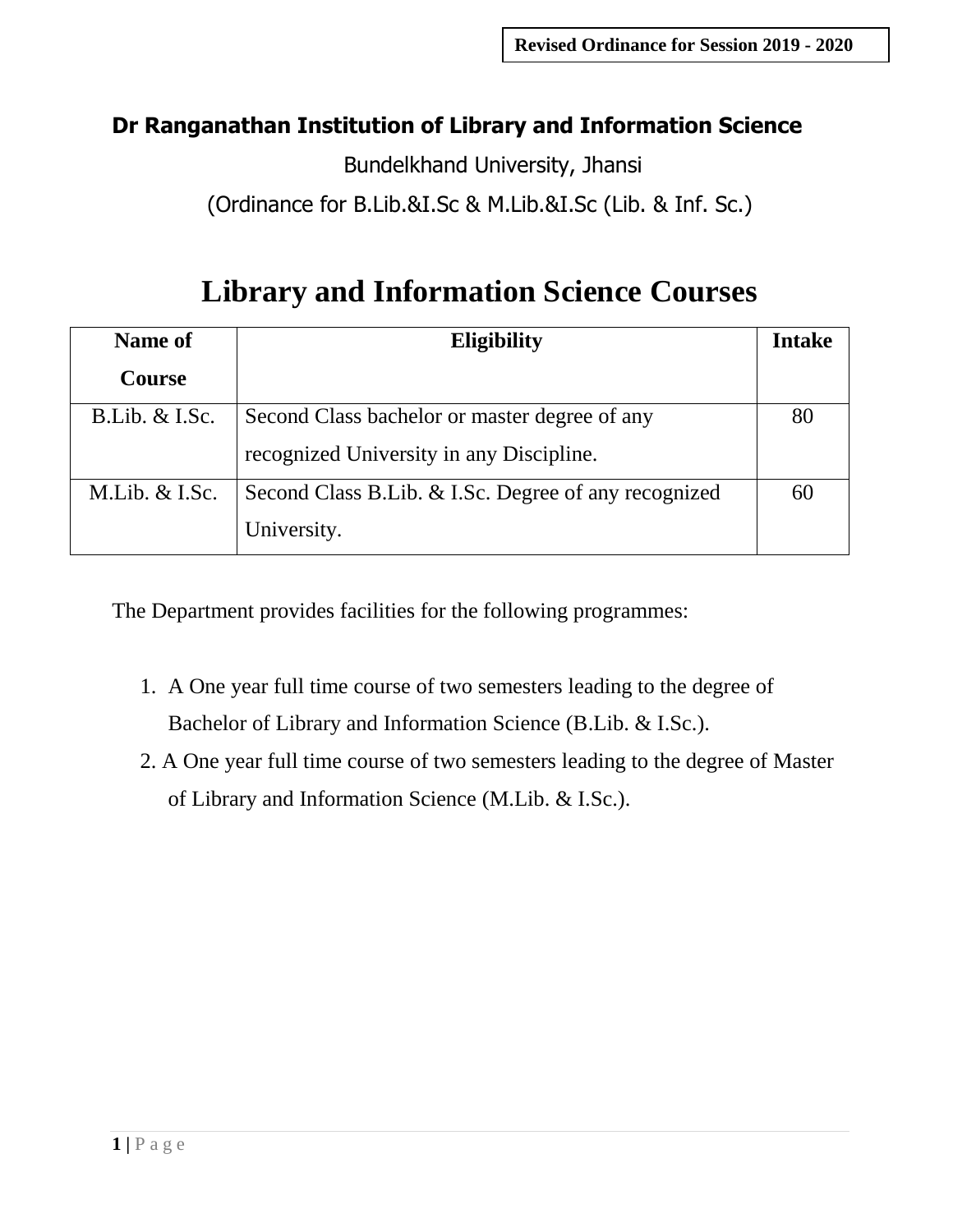# **Bachelor of Library and Information Science (B.Lib. & I.Sc.)**

1. **Duration-** The Bachelor of Library and Information Science (B.Lib. & I.Sc.). Course will be full time course of one academic year of two semesters.

2. **Intake- 80 Seats** (including candidates belonging to Scheduled Castes and Scheduled Tribes). Note (i) Relaxation of 5 % marks to SC/ST candidates for eligibility.

(ii) Reservation as per rules of the State Government/University

**3. Eligibility Conditions**- Second class bachelor or master degree of any recognized university in any discipline. Admission to eligible candidates will be strictly on the basis of Entrance Test/Merit as per University policy in this behalf.

**Note: -** 15% of the percentage of marks obtained in entrance test/qualifying examination will be awarded as additional marks to all candidates who pass the qualifying examination from any institution falling within the jurisdiction of Bundelkhand University.

#### **4. Medium of Instruction and Examination-** English / Hindi

# **5. Fee-**

#### **(i) Tuition and other fee-**

As prescribed by the University from time to time

# **(ii)Refund of fees-**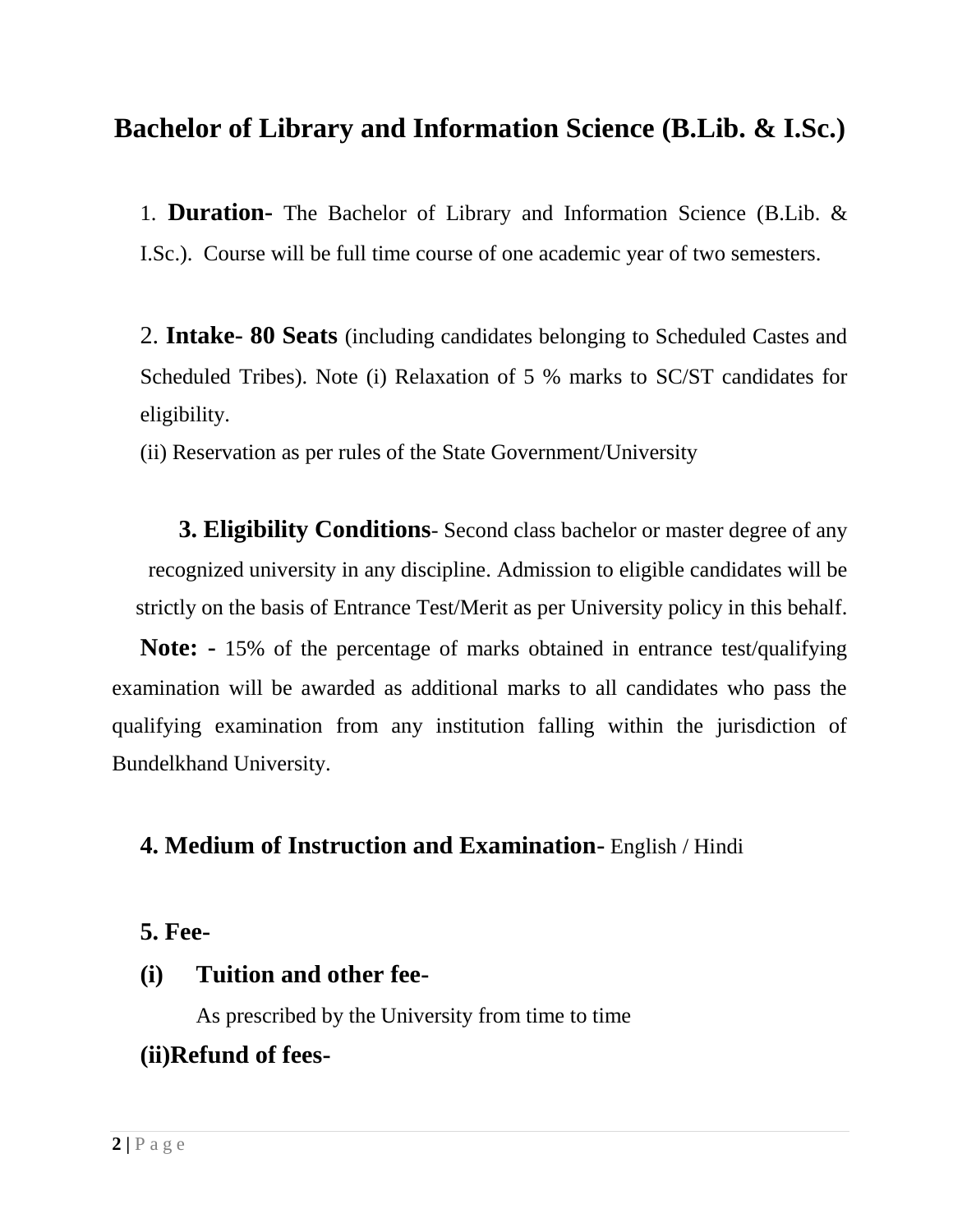- (a) Request for refund of fee should be made to the Vice-Chancellor, Bundelkhand University within three weeks of deposition of the fees. On approval such candidate shall be entitled for refund of 50% of the prescribed fee.
- (b)Request for refund of fee shall not be considered under any circumstances, if made after three weeks from the date of deposition of admission fee by the candidates.

# **6. Examination-**

**(i) Attendance:** Minimum attendance required to become eligible to appear in the examination for each paper shall be 75% of all class lectures (Theory and Practical).

In case a student is short of attendance due to illness, participation in sports, extra curricular activities etc the following rules shall apply:

(a) Shortage of attendance up to 10% shall be condoned by the HOD on the specific recommendation of the class teacher.

(b) A shortage of attendance up to 25% can be condoned by the Vice Chancellor on the specific recommendations of the Head of the Department.

#### **(ii) Process of Evaluation**

#### **(a)(i) Theory Papers**

Semester examination shall be conducted by the university as mentioned in the academic calendar of the department. The question paper will be set by examiners appointed by the Vice-Chancellor based on the recommendation of the Board of Studies. The University will decide the pattern of the question paper. The weightage of this examination will be 70%.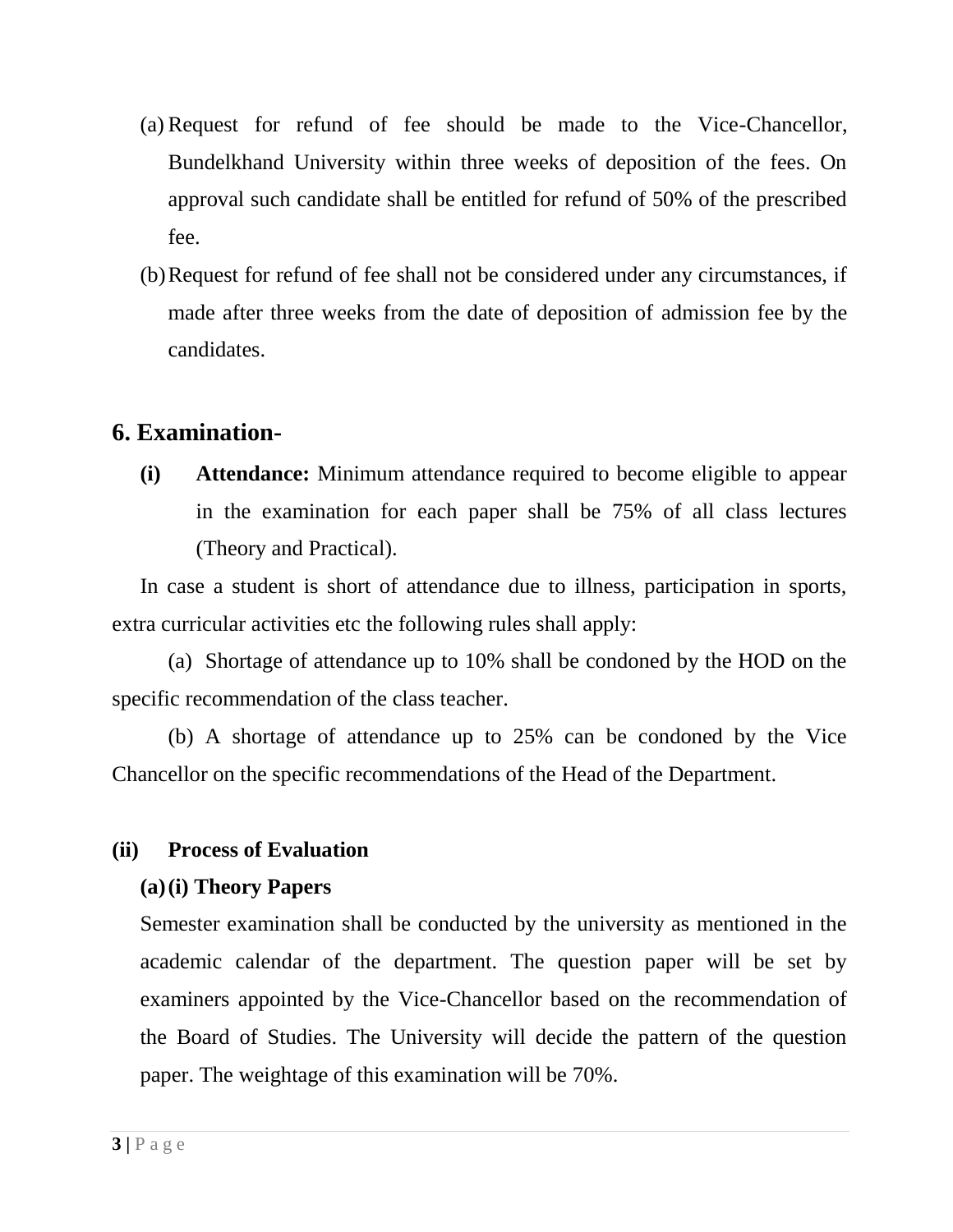#### **(ii)Sessional Examination**

Sessional assessment will be based on: 1. Test 2. Assignment 3. Class attendance. The subject teacher shall conduct sessional examinations to each theory paper. The questions will be Seminar/MCQ short/One word answer/long answer type. The weightage of this examination will be 30%. Sessional are to be conducted by consulting faculties, round the session by the consent of HOD with a deadline to submit their marks till last week of Dec/May to the HOD. Three sessional are to be conducted by each faculty for each paper. Sessional marks will be awarded as average of the two best sessional performed by each student. If any student does not appear in the sessional examination before the commencement of the semester examination he/she would not normally be allowed to appear in the final examination. Except on payment of the penalty as per university rules for sessional examination, he/she can send an application to the Head of the concerned department on whose recommendation the Vice-Chancellor can give approval to appear in the examination.

#### **(b)Practical Examination**

Practical examination will be conducted by the examiners appointed by Vice-Chancellor on the recommendations of the Course Committee / Board of Studies. Each student has to present the practical records.

#### **(c)Educational Tour**

There will be an educational tour for visiting important libraries other than local ones, to give adequate practical knowledge of different techniques adopted by different types of libraries. It is compulsory for B.Lib. & I.Sc. Students to participate in the educational tour at their own expenses.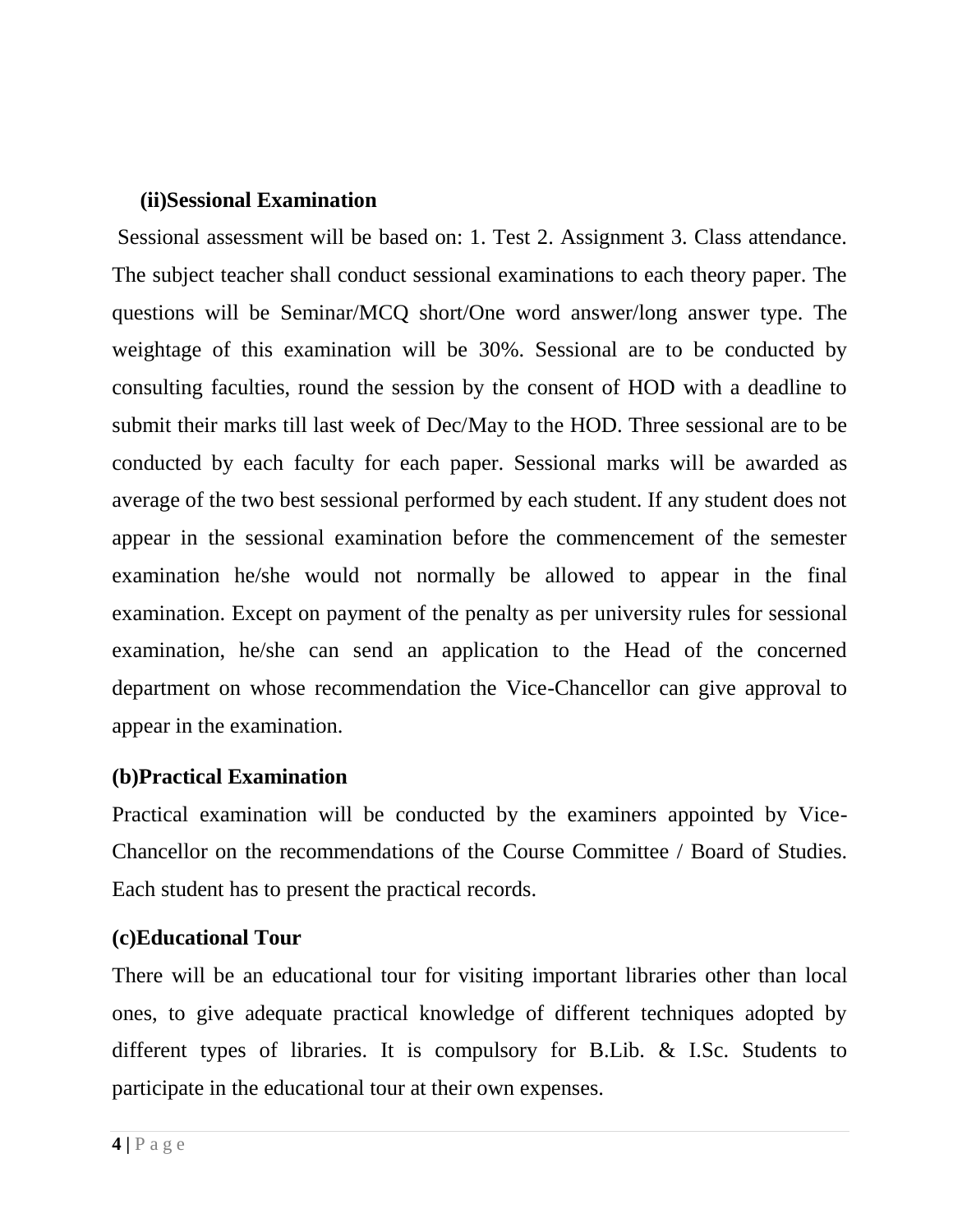#### **(iii) Qualifying Marks and Promotion**

The minimum passing marks shall be 40% in the aggregate for B.Lib. & I.Sc. of the maximum marks in each. The minimum passing marks 35% will have to be obtained in theory, sessional, practical and viva individually in each paper of a semester. On the basis of percentage of total marks secured in the aggregate by a candidate he/she shall be awarded a division, as detailed below:

(a)Third Division 40 % or more than but less than 50%

(b)Second Division: 50 % or more than but less than 60%

(c)First Division 60 % or more than but less than 75%

(d)First Division with distinction: 75% or more.

If any student is short of only one mark in grand total to be placed in higher division he/she shall be granted one grace mark named as GD1.

#### **(iv) Declaration of results and award of degree**

After completion of the evaluation process, result will be declared by the university. Candidates declared successful may get the provisional degree from the Registrar / Vice- Chancellor of the university after one week of result. Original degree will be conferred at the time of convocation to be held annually as decided by the University administration.

# **(v) Back-Paper and Improvement**

A student who do not pass in aggregate or fails to secure 35% marks in maximum of two papers in each semester, he/she shall be prescribed to clear the paper/papers by taking a back paper examination on deposition of prescribed fee. This examination shall be conducted along with the main examination or as per the schedule given by the university. A student has to clear all papers in two subsequent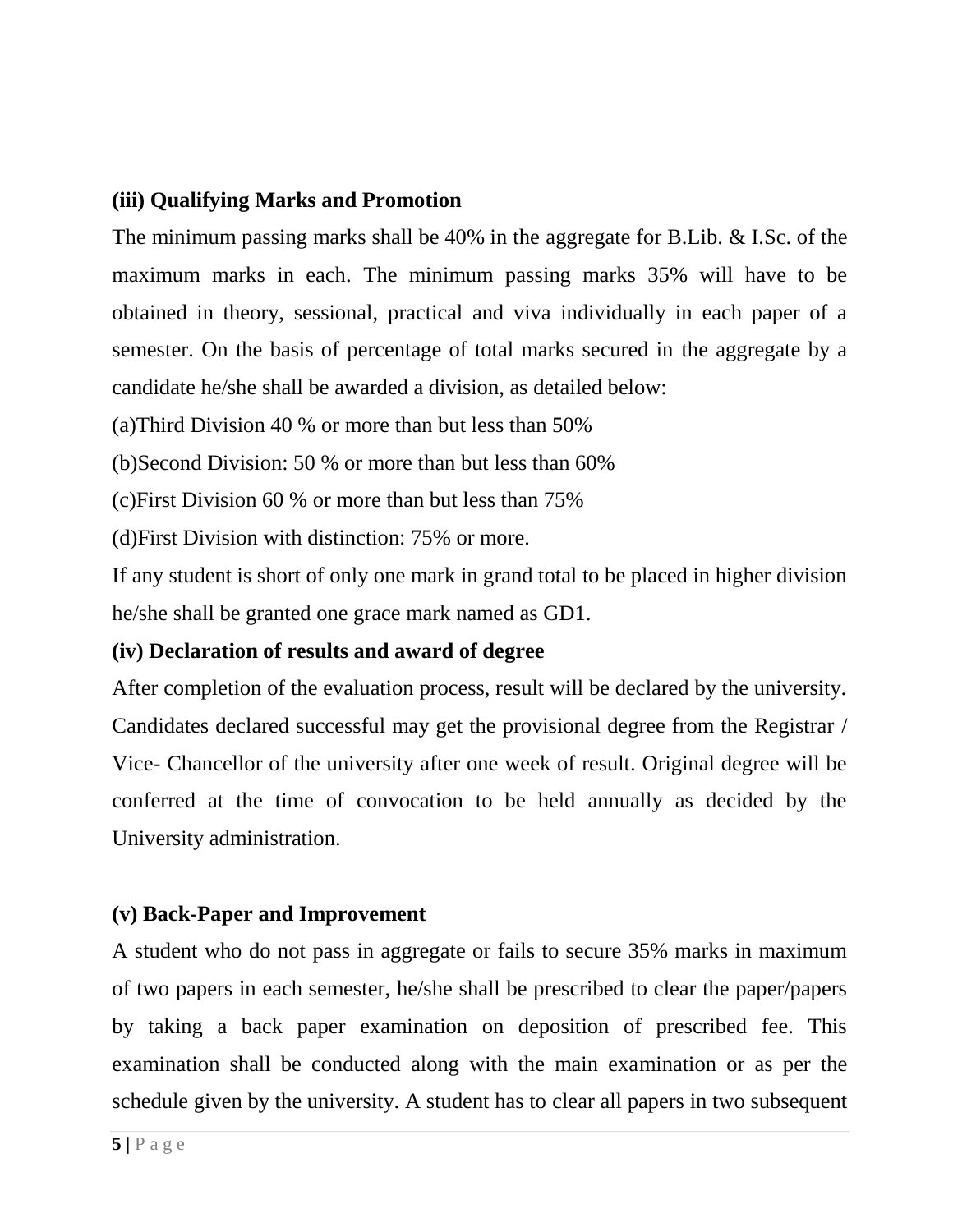attempts only (including special Back Paper exam, if any). The student who fails in aggregate or do not obtain 35% marks in more than two papers in a semester will have to appear as ex-student in all papers. Their marks of internal assessment will be carried forward. A candidate may be allowed only one chance to improve his/her division in maximum up to two papers in next respective examination.

#### **(vi) Ex-Student**

In case a student fails in the examination, as per relevant provision he/she may be allowed to re-appear in subsequent examination as an ex-student, without attending classes. He/she shall be required to appear and clear all papers, practical, examination as per provision of the syllabus in that year.

#### **(vii) Scrutiny**

Scrutiny facility will be given to the student in two papers on payment of prescribed fee as decided by the University from time to time.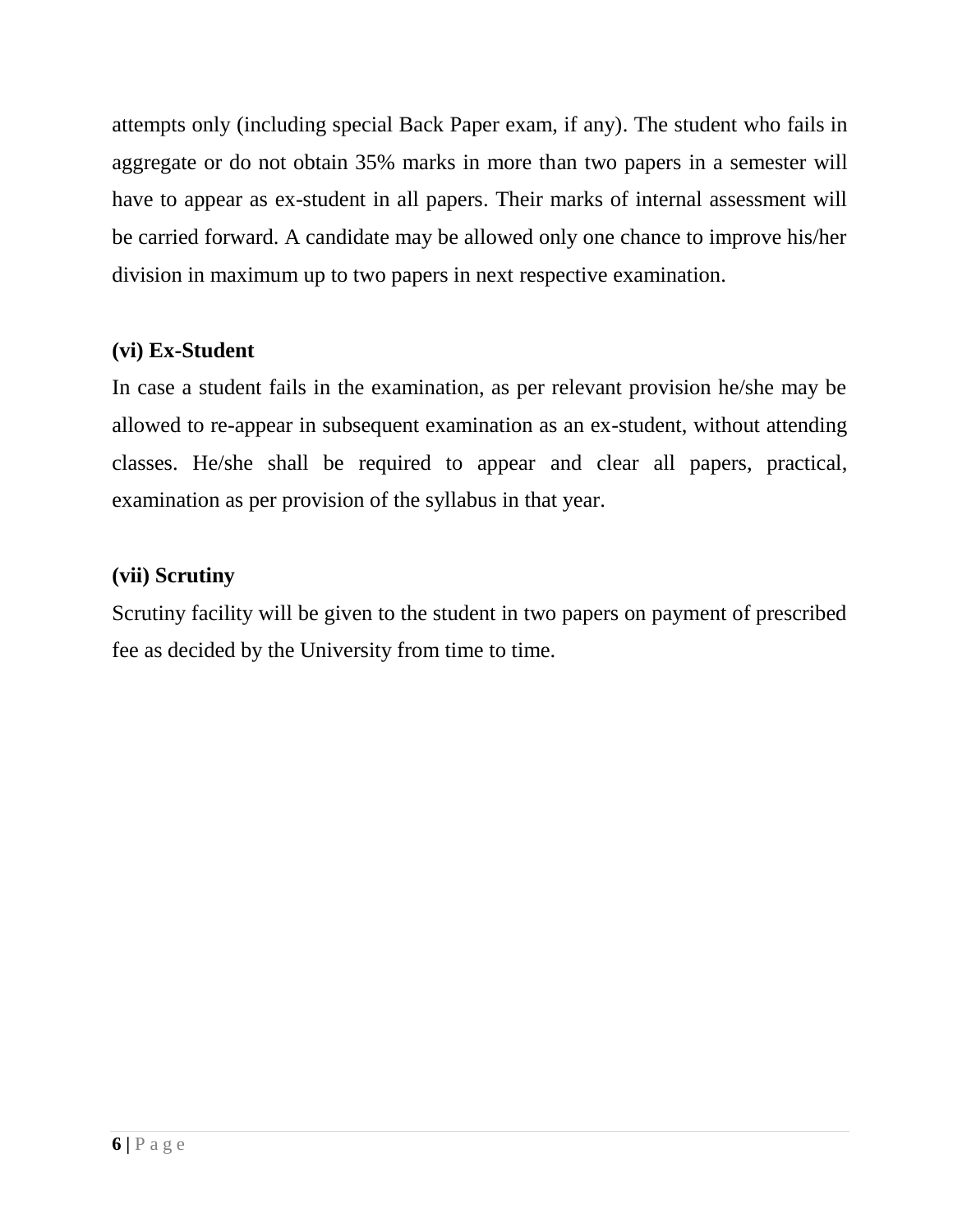# **Master of Library and Information Science (M.Lib. & I.Sc.)**

1. **Duration-** The Master of Library and Information Science (M.Lib. & I.Sc.). Course will be full time course of one academic year of two semesters.

#### 2. **Intake- 60 Seats**

Reservation as per rules of the State Government/University

**3. Eligibility Conditions**- Second class B.Lib. & I.Sc. degree of any recognized university. Admission to Eligible Candidates will be strictly on the basis of Entrance Test/Merit as per University policy in this behalf.

**Note: -** 15% of the percentage of marks obtained in entrance test/qualifying examination will be awarded as additional marks to all candidates who pass the qualifying examination from any institution falling within the jurisdiction of Bundelkhand University.

(ii) Relaxation of 5 % marks to SC/ST Candidates for eligibility.

# **4. Medium of Instruction and Examination-** English / Hindi

#### **5. Fee-**

# **(ii) Tuition and other fee-**

As prescribed by the University from time to time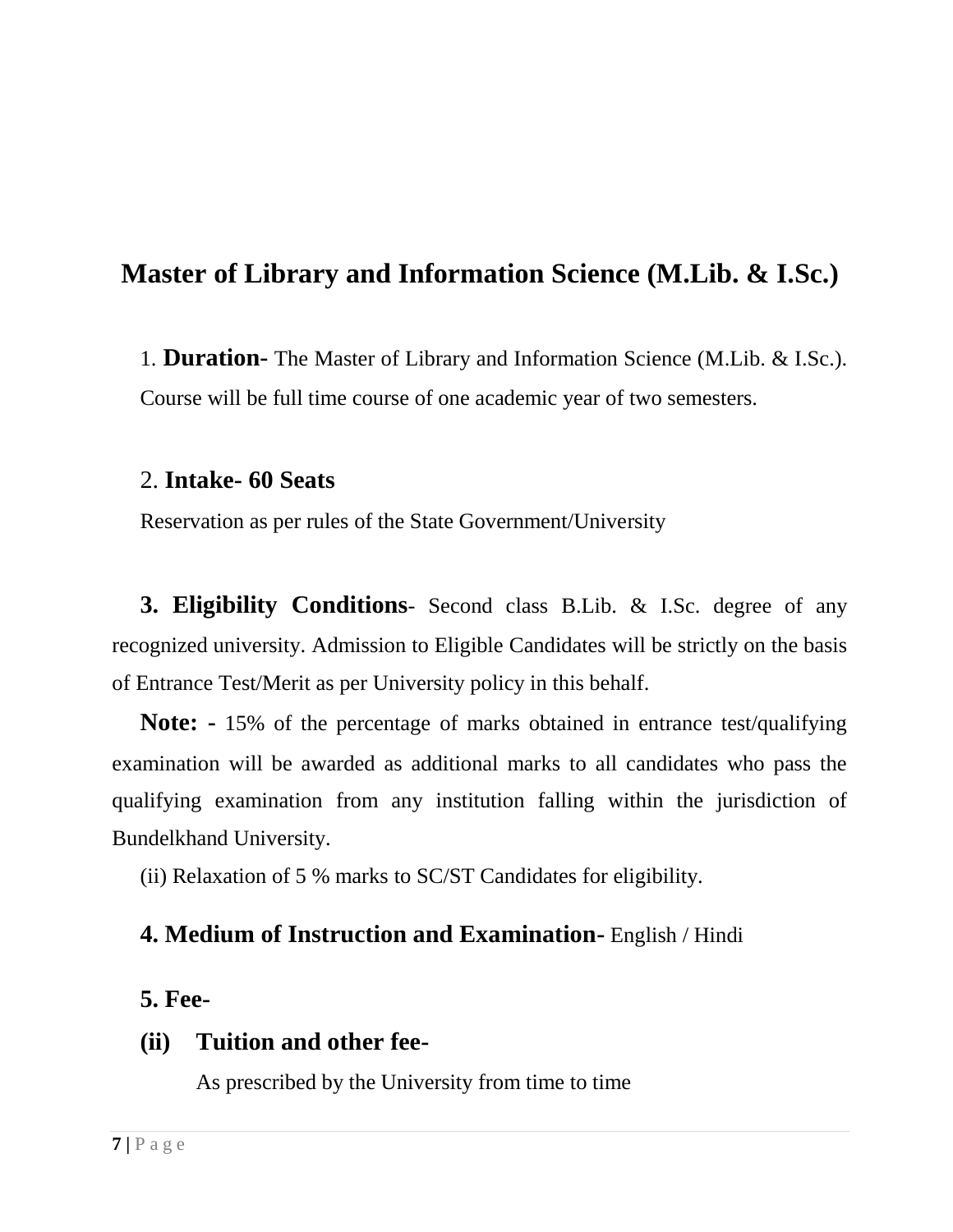# **(ii)Refund of fees-**

- (c) Request for refund of fee should be made to the Vice-Chancellor, Bundelkhand University within three weeks of deposition of the fees. On approval such candidate shall be entitled for refund of 50% of the prescribed fee.
- (d)Request for refund of fee shall not be considered under any circumstances, if made after three weeks from the date of deposition of Admission fee by the candidates.

# **6. Examination-**

**(ii) Attendance:** Minimum attendance required to become eligible to appear in the examination for each paper shall be 75% of all class lectures (Theory and Practical).

In case a student is short of attendance due to illness, participation in sports, extra curricular activities etc the following rules shall apply:

(a) Shortage of attendance up to 10% shall be condoned by the HOD on the specific recommendation of the class teacher.

(b) A Shortage of attendance up to 25% can be condoned by the Vice Chancellor on the specific recommendations of the Head of the Department.

# **(ii) Process of Evaluation**

# **(b)(i) Theory Papers**

Semester examination shall be conducted by the university as mentioned in the academic calendar of the department. The question paper will be set by examiners appointed by the Vice-Chancellor based on the recommendation of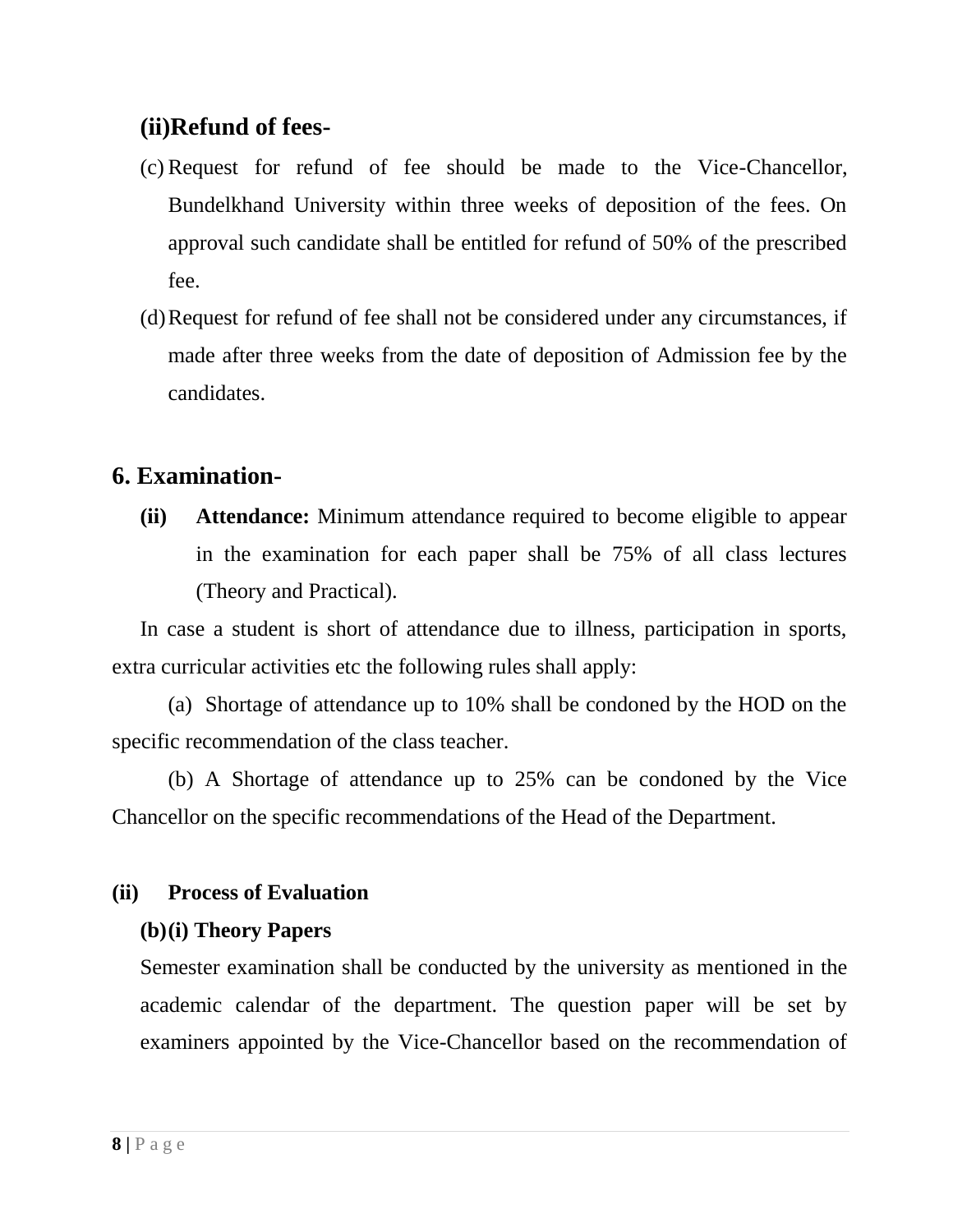the Board of Studies. The University will decide the pattern of the question paper. The weightage of this examination will be 70%.

#### **(ii)Sessional Examination**

Sessional assessment will be based on: 1. Test 2. Assignment 3. Class attendance. The subject teacher shall conduct sessional examinations to each theory paper. The questions will be Seminar/MCQ, one word answer, short and long answer type. The weightage of this examination will be 30%. Sessional are to be conducted by consulting faculties, round the session by the consent of HOD with a deadline to submit their marks till last week of Dec/April to the HOD. Three sessional are to be conducted by each faculty for each paper. Sessional marks will be awarded as average of the two best sessional performed by each student. If any student does not appear in the sessional examination before the commencement of the semester examination he/she would not normally be allowed to appear in the final examination. Except on payment of the penalty as per University rules for sessional examination, he/she can send an application to the Head of the concerned department on whose recommendation the Vice-Chancellor can give approval to appear in the examination.

#### **(b)Practical Examination**

Practical examination will be conducted by the examiners appointed by Vice-Chancellor on the recommendations of the Course Committee / Board of Studies. Each student has to present the practical records.

#### **(c)Educational Tour**

There will be an educational tour for visiting important libraries other than local ones, to give adequate practical knowledge of different techniques adopted by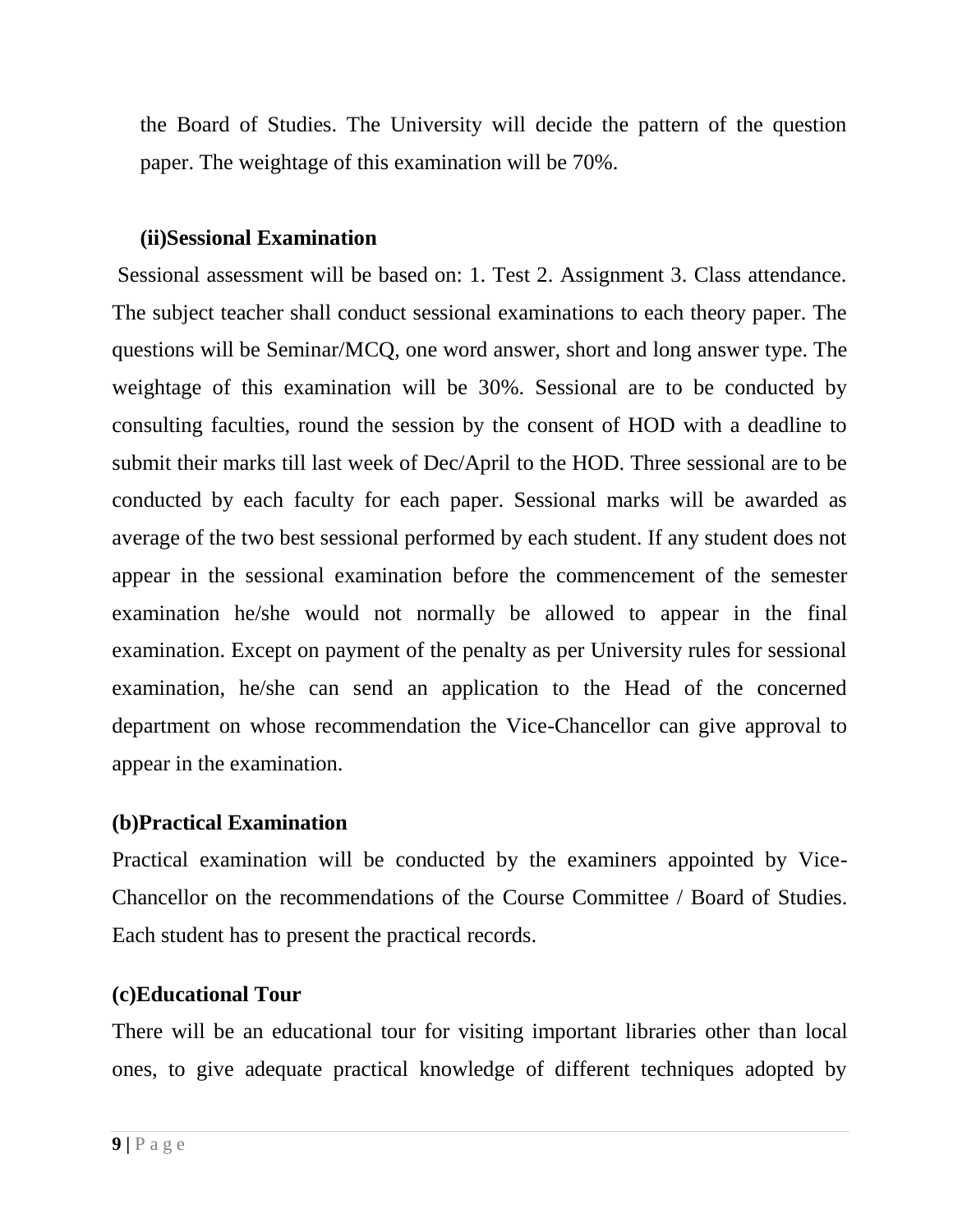different types of libraries. It is compulsory for M.Lib. & I.Sc. Students to participate in the educational tour at their own expenses.

#### **(iii) Qualifying Marks and Promotion**

The minimum pass marks shall be 50% in the aggregate for M.Lib. & I.Sc. of the maximum marks in each semester. The minimum pass marks 35% will have to be obtained in theory, sessional, practical and viva individually in each paper of a semester. On the basis of percentage of total marks secured in the aggregate by a candidate he/she shall be awarded a division, as detailed below:

(a)Second Division: 50 % or more than but less than 60%

(b)First Division 60 % or more than but less than 75%

(c)First Division with distinction: 75% or more.

If any student is short of only one mark ingrand total to be placed in higher division he/she shall be granted one grace mark named as GD1.

#### **(iv) Declaration of results and award of degree**

After completion of the evaluation process, result will be declared by the university. Candidates declared successful may get the provisional degree from the Registrar / Vice- Chancellor of the university after one week of result. Original degree will be conferred at the time of convocation to be held annually as decided by the University administration.

# **(v) Back-Paper and Improvement**

A student who pass in aggregate but fails to secure 35% marks in maximum of two papers in each semester shall be prescribed to clear the paper/papers by taking a back paper examination on deposition of prescribed fee. This examination shall be conducted along with the main examination or as per the schedule given by the